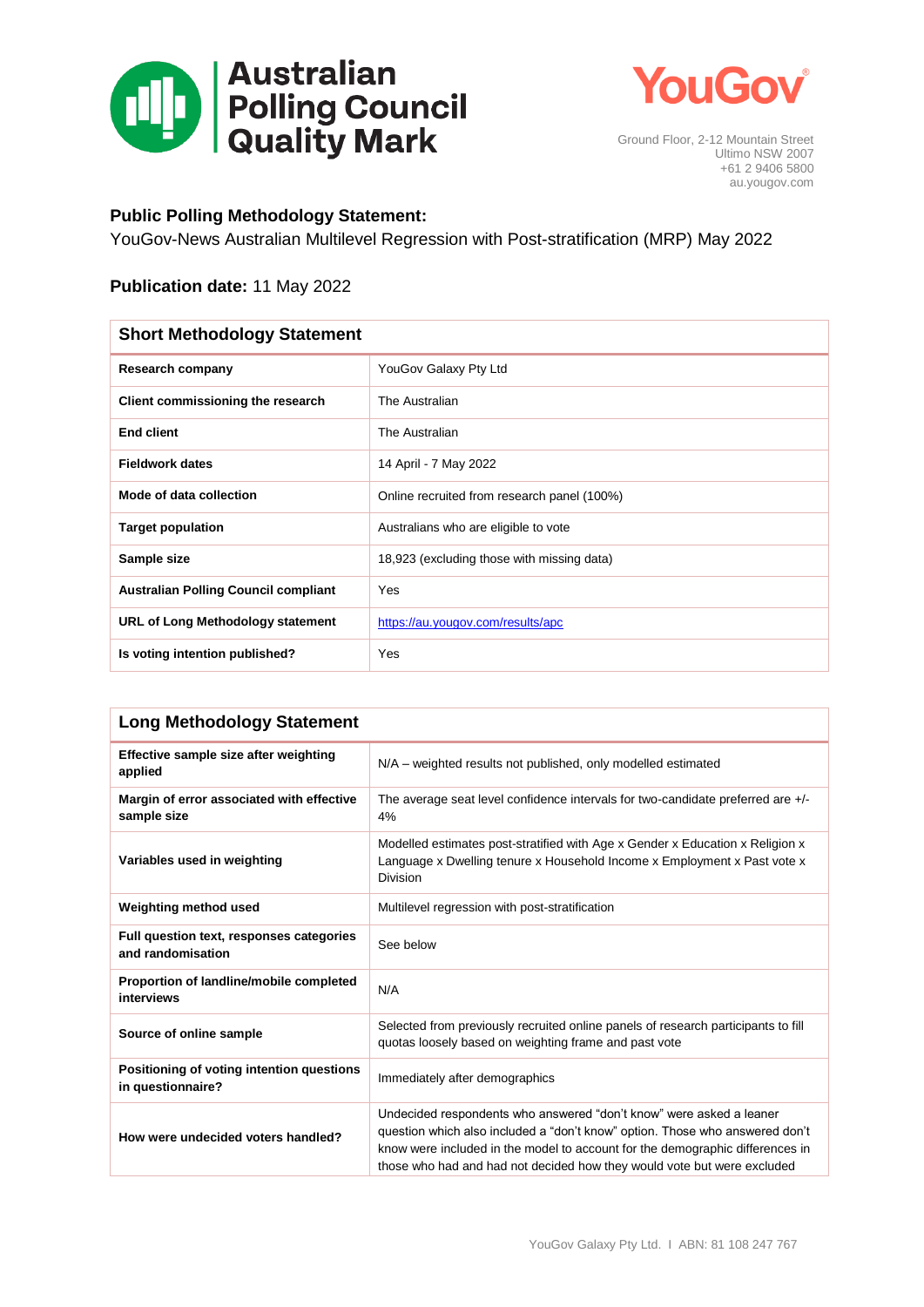



|                        | from published voting intention figures. This was 7% of the sample and an<br>estimated 9% of potential voters. |
|------------------------|----------------------------------------------------------------------------------------------------------------|
| 2PP calculation method | Calculated according to preference flows in similar contests at previous federal<br>and state elections        |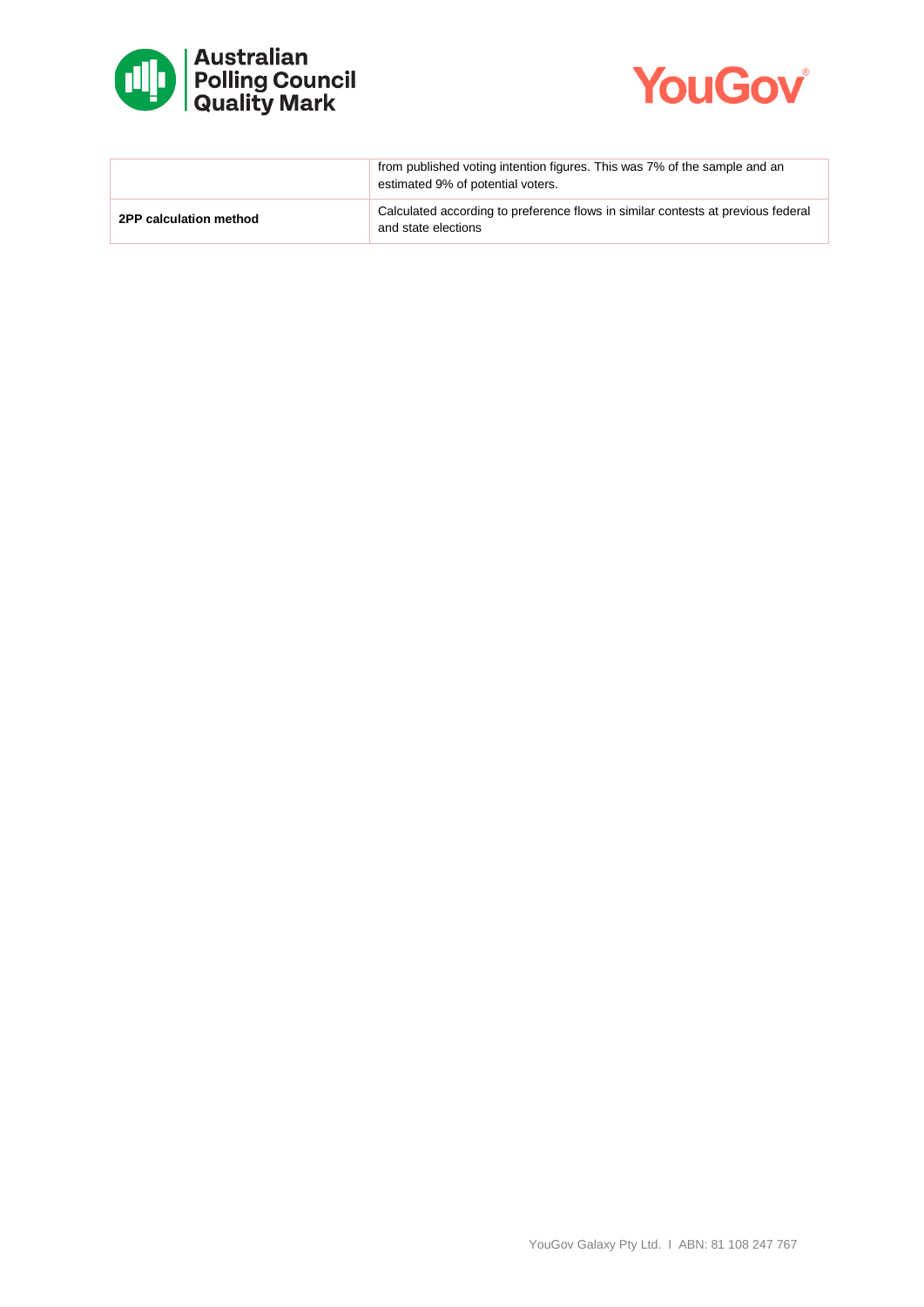



## **Full Question Text of Published Questions**

| A2               | Thinking about federal politics a federal election will be held on May 21st this year. If<br>the federal election was held today, which one of the following would you vote for? | <b>ASK IF eligible</b><br>to vote                                                      |
|------------------|----------------------------------------------------------------------------------------------------------------------------------------------------------------------------------|----------------------------------------------------------------------------------------|
|                  | Please select one option only                                                                                                                                                    |                                                                                        |
|                  | <b>Single select ROTATE 1-8</b>                                                                                                                                                  |                                                                                        |
| 1.               | The Labor Party                                                                                                                                                                  | <b>SHOW ALL</b>                                                                        |
| 2.               | The Liberal Party                                                                                                                                                                | Show only in<br>electorates<br>where Liberal<br>will run in                            |
|                  |                                                                                                                                                                                  | 2022                                                                                   |
| 3.               | <b>The Nationals</b>                                                                                                                                                             | Show only in<br>electorates<br>where<br><b>Nationals will</b>                          |
| 4.               | The LNP                                                                                                                                                                          | run in 2022<br>Show only in                                                            |
|                  |                                                                                                                                                                                  | QLD                                                                                    |
| 5.               | The Greens                                                                                                                                                                       | <b>SHOW ALL</b>                                                                        |
| 6.               | Pauline Hanson's One Nation                                                                                                                                                      | Show only in<br>electorates<br>where PHON<br>will run in<br>2022                       |
| $\overline{7}$ . | Named other parties (not published separately)                                                                                                                                   | Show only in                                                                           |
|                  |                                                                                                                                                                                  | electorates<br>where<br>selected<br>parties will run<br>in 2022                        |
| 8.               | Named independent candidates (not published separately)                                                                                                                          | Show only in                                                                           |
|                  |                                                                                                                                                                                  | electorates<br>where<br>selected<br>independent<br>candidates will<br>run in 2022      |
| 9.               | Don't know                                                                                                                                                                       | <b>Fixed</b>                                                                           |
| A <sub>3</sub>   | To which one of the following do you have a leaning?<br>Please select one option only                                                                                            | ASK IF $A2 = 9$<br>(don't know)                                                        |
|                  | <b>Single select ROTATE 1-8</b>                                                                                                                                                  |                                                                                        |
| 1.<br>2.         | The Labor Party<br>The Liberal Party                                                                                                                                             | <b>SHOW ALL</b><br>Show only in<br>electorates<br>where Liberal<br>will run in<br>2022 |
| 3.               | The Nationals                                                                                                                                                                    | Show only in<br>electorates<br>where<br><b>Nationals will</b><br>run in 2022           |
| 4.               | The LNP                                                                                                                                                                          | Show only in<br>QLD                                                                    |
| 5.               | The Greens                                                                                                                                                                       | <b>SHOW ALL</b>                                                                        |
| 6.               | Pauline Hanson's One Nation                                                                                                                                                      | Show only in<br>electorates<br>where PHON<br>will run in<br>2022                       |
| 7.               | Named other parties (not published separately)                                                                                                                                   | Show only in<br>electorates<br>where<br>selected<br>parties will run<br>in 2022        |